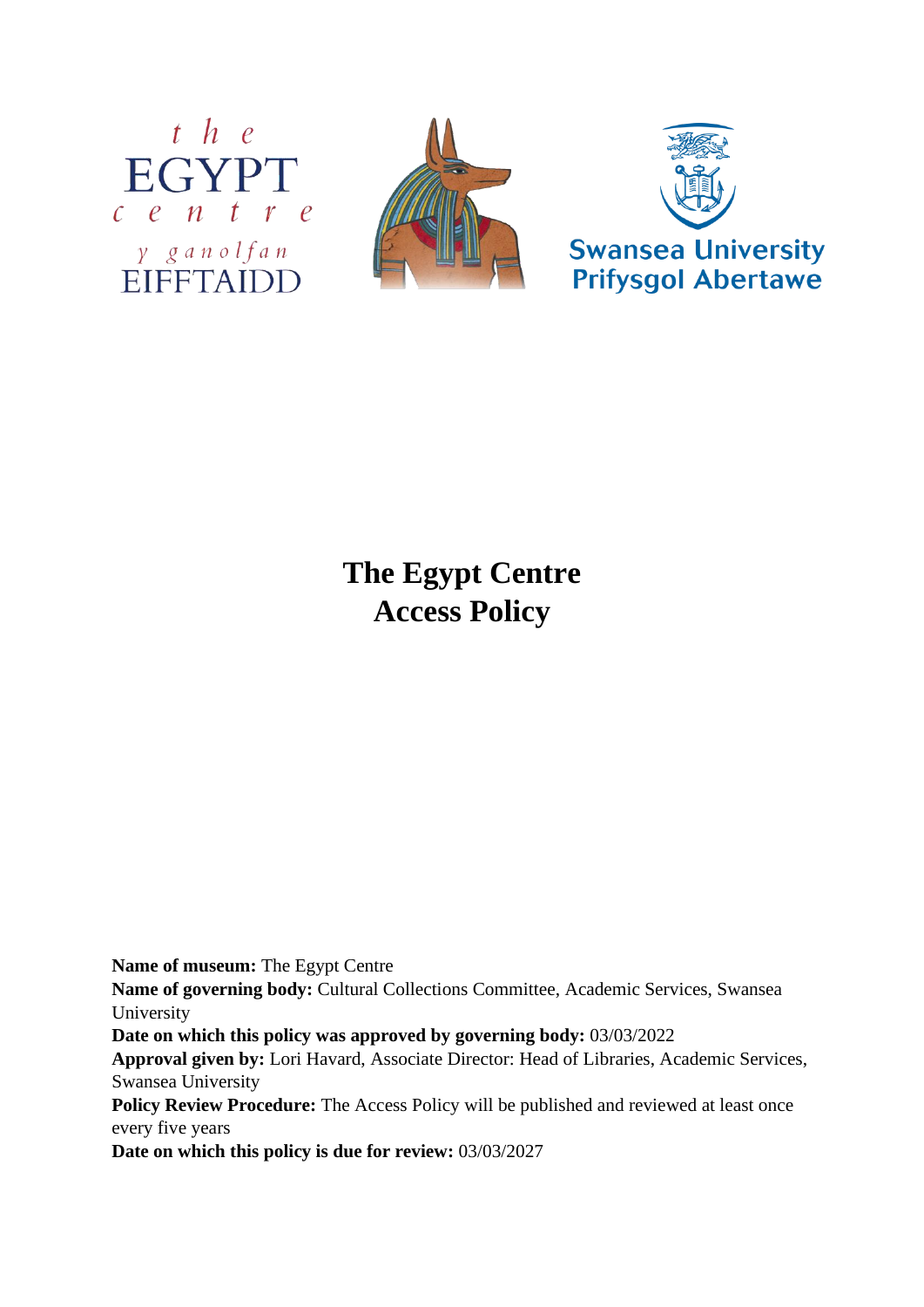# **1. Introduction**

This Access Policy is intended to provide additional information for visitors. It was produced in September 2015 and updated in December 2021. We are working on a separate digital access policy as much of our engagement is now delivered online due to the COVID-19 Pandemic.

The Egypt Centre is a holder of Visit Britain's Visitor Attraction Quality Assurance Scheme Award, a consumer focused quality assessment service for all types of visitor attractions. The Egypt Centre also states in its Forward Plan, agreed by the Special Collections Executive Group in 2022, that one of its three core aims is widening participation. This includes eliminating barriers to all of its services. Barriers may be physical, relating to a disability, intellectual, cultural, attitudinal, or economic:

- Physical: We strive to support visitors with physical disabilities to reach and engage with every aspect of the Museum's service.
- Barriers relating to a disability: We strive to enable visitors with a disability to engage fully with the Museum's services. We aim to ensure people with learning difficulties can engage with and enjoy the Museum and the collection. We have a special handling display for all visitors. We can arrange special activities and our staff and volunteers are available and happy to help.
- Intellectual: We understand that people have different learning styles and abilities. We provide interpretation for a range of learning styles, which cater to this. This includes hands-on activities, quizzes, games, engagement with our staff, family learning, and written information at different levels.
- Cultural: We strive to consider the needs of people for whom English or Welsh is not a first language. Information is available in Spanish, German, French, Arabic, and Chinese. Our Front of House staff have had diversity training.
- Attitudinal/Emotional: We strive to ensure that visitors feel comfortable in the Museum. We recognise that a University can be an intimidating place to visit for some people and we work to ensure that they feel welcome on Campus and in the Museum.
- Economic: We strive to ensure that visiting the museum is not affected by economic barriers. For example, admission is free (our Volunteering Policy explains how we break down financial barriers to volunteering).

### *If you have any needs that you feel might hinder your enjoyment of the Museum, please contact us in advance and we will try to assist.*

The Egypt Centre is situated on Swansea University's Singleton Campus and is part of the Taliesin Arts Centre (which has its own programme of exhibitions, films, and performances (see [www.taliesinartscentre.co.uk\)](http://www.taliesinartscentre.co.uk/). The Egypt Centre is a small but lively museum of Egyptian antiquities. Admission is free (some events and services may incur a charge). Where a charge is levied, it is clearly stated on promotional material and within the Museum.

Our Mission is: The Egypt Centre aims to collect, interpret, and care for Egyptian archaeological material and related documentation in order to enhance the education and cultural life of Wales and beyond, now and in the future.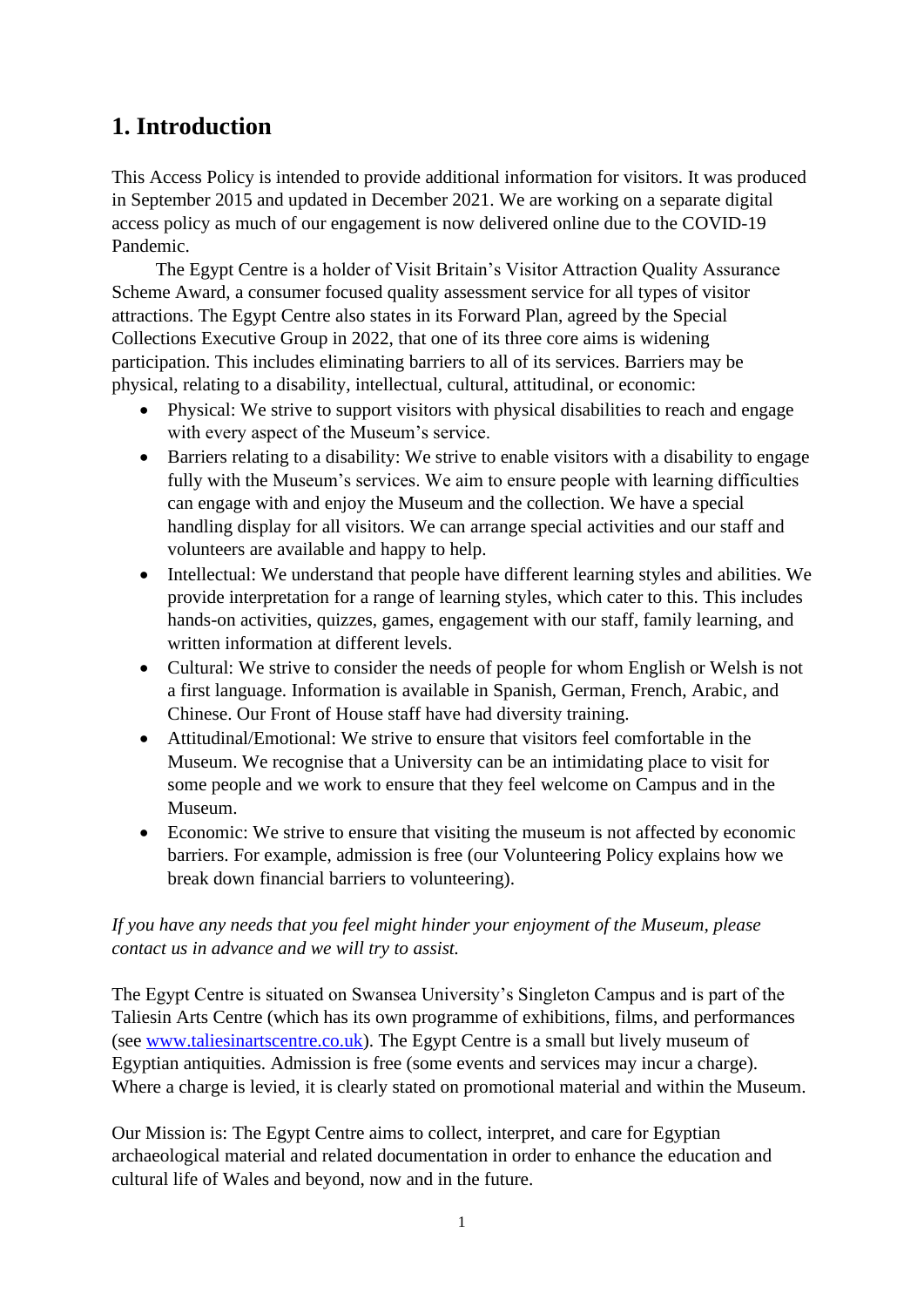# **2. Location**

*Address*: The Egypt Centre, Swansea University, Singleton Park, Swansea, SA2 8PP *Telephone*: +44 (0)792 295960 *Email*: egyptcentre@swansea.ac.uk *Website*: [www.egypt.swansea.ac.uk](http://www.egypt.swansea.ac.uk/) *National Grid Reference*: SS 63082 92001 *Satellite Navigation*: use the postcode SA2 8PP

For a detailed map of the campus, see: [http://www.egypt.swan.ac.uk/wp-content/uploads/](http://www.egypt.swan.ac.uk/wp-content/uploads/2010/12/Campus_Map_with_Egypt_Centre_Outlined.jpg) [2010/12/Campus\\_Map\\_with\\_Egypt\\_Centre\\_Outlined.jpg](http://www.egypt.swan.ac.uk/wp-content/uploads/2010/12/Campus_Map_with_Egypt_Centre_Outlined.jpg) 

### **2.1. Getting to Us by Bus**

It may be easiest to visit us by bus as several buses drop off on the **Singleton Park Campus**, not far from the city centre.

Bus information:<https://myunijourney.traveline.cymru/swansea-university/> or <https://www.firstgroup.com/south-west-wales/routes-and-maps/swansea-university>

### **2.2. Getting to Us by Rail**

The nearest station is Swansea High Street <https://www.nationalrail.co.uk/stations/SWA/details.html>

Swansea is served by mainline services to London, Paddington. There are also links with Carmarthen and West Wales and stations in Mid Wales via the Heart of Wales line. There are taxis and buses outside the station.

### **2.3. Getting to Us by Foot from Swansea Town Centre**

The Singleton Park Campus is about 40 minutes walking distance from the Town Centre. As you walk along the seafront, the Campus is on your right.

### **2.4. Taxis**

There are taxis outside the train station. There is a taxi phone line set up inside Fulton House to phone a taxi from the University campus. Taxis drop off outside Fulton House (see campus map above).

### **2.5. Getting to Us by Car**

From outside Swansea, exit the M4 at junction 42 and follow the signs to Swansea City Centre. From inside Swansea, follow the Oystermouth Road (the seafront road with the sea on your left) in the direction of Gower and Mumbles. The Museum is located on the Singleton University campus on Oystermouth Road. The campus is the right-hand turning immediately before a large metal footpath spanning the road. For satellite navigation purposes use the post code SA2 8PP.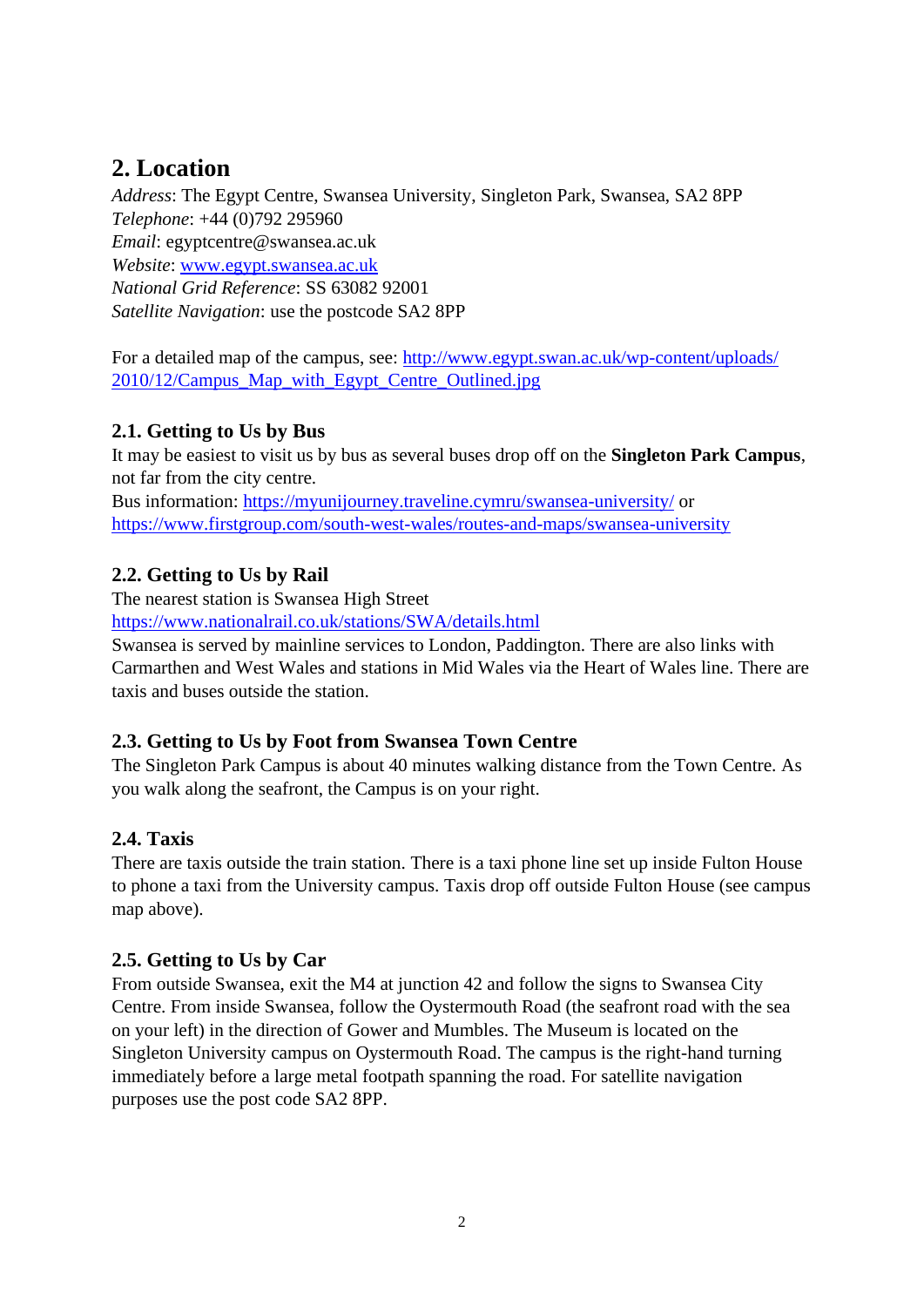#### **2.5.1. Arrival & Car Parking Facilities on Campus**

At the campus there is a gate with barriers; these are not to stop access. You will be given access to visit the Egypt Centre. However, you may be redirected if there are no visitor car parking spaces available on campus.

Car parking is difficult on campus on weekdays, although there is good availability on weekends. Alternatively, you can use the Pub on the Pond carpark or the carpark at the Recreation ground on Oystermouth Road. Both are about 10 minutes walk from the Egypt Centre. A parking fee is required.

Visitors with Disability Badges may park in any available campus parking spaces (please see below for further information for visitors with disabilities).

There is a drop off point outside Fulton House (the main University Building) for any visitors not able or wanting to walk from the visitor carpark.

#### **2.6. Getting to Us by Bicycle**

The Promenade Cycle Path runs along the seafront in front of the Singleton Campus. Take the Promenade cycle track out of Swansea until you reach a large metal footbridge spanning the adjacent dual carriageway. The University entrance is clearly visible and signposted to your right. We estimate that the journey will take approximately twenty minutes from the railway station. There are bicycle racks on campus but bicycles are left at the owner's risk.

### **2.7. Coach Parking**

Unfortunately, there is no coach parking on campus. However, coaches may drop off outside Fulton House. Coach drivers can then park in the council run car park at the leisure centre (LC2), which is a pay and display. Here is the link for information: <http://tourismswanseabay.co.uk/swansea-tourism/group-travel/coach-parking>

### **2.8. Finding Us on the Campus**

See the detailed map of campus above. You are advised to bring a campus map or ask directions. The Egypt Centre's main entrance is opposite that of the main University library.

### **3. Additional Information for Visitors with Disabilities**

- Assistance dogs are welcome throughout the campus. Water can be provided on request at the Museum and dogs and owners might enjoy exercise in Singleton park (two-minute walk from the Museum).
- Information is available in large print on request.
- Within the Museum there is a lift to the upper floor.
- If you feel you need assistance, please let us know (preferably in advance). We will offer support where we can.
- Holders of Disabled Badges may park in any parking spaces on the campus, but please note that often no disabled parking is available near the building.
- We have available 'quiet visit' yellow lanyards as well as child ear defenders, which are available to borrow from the gift shop.
- Our Staff and Volunteers have received Dementia Friends Training.
- A number of guides are available in braille (please ask in the reception area).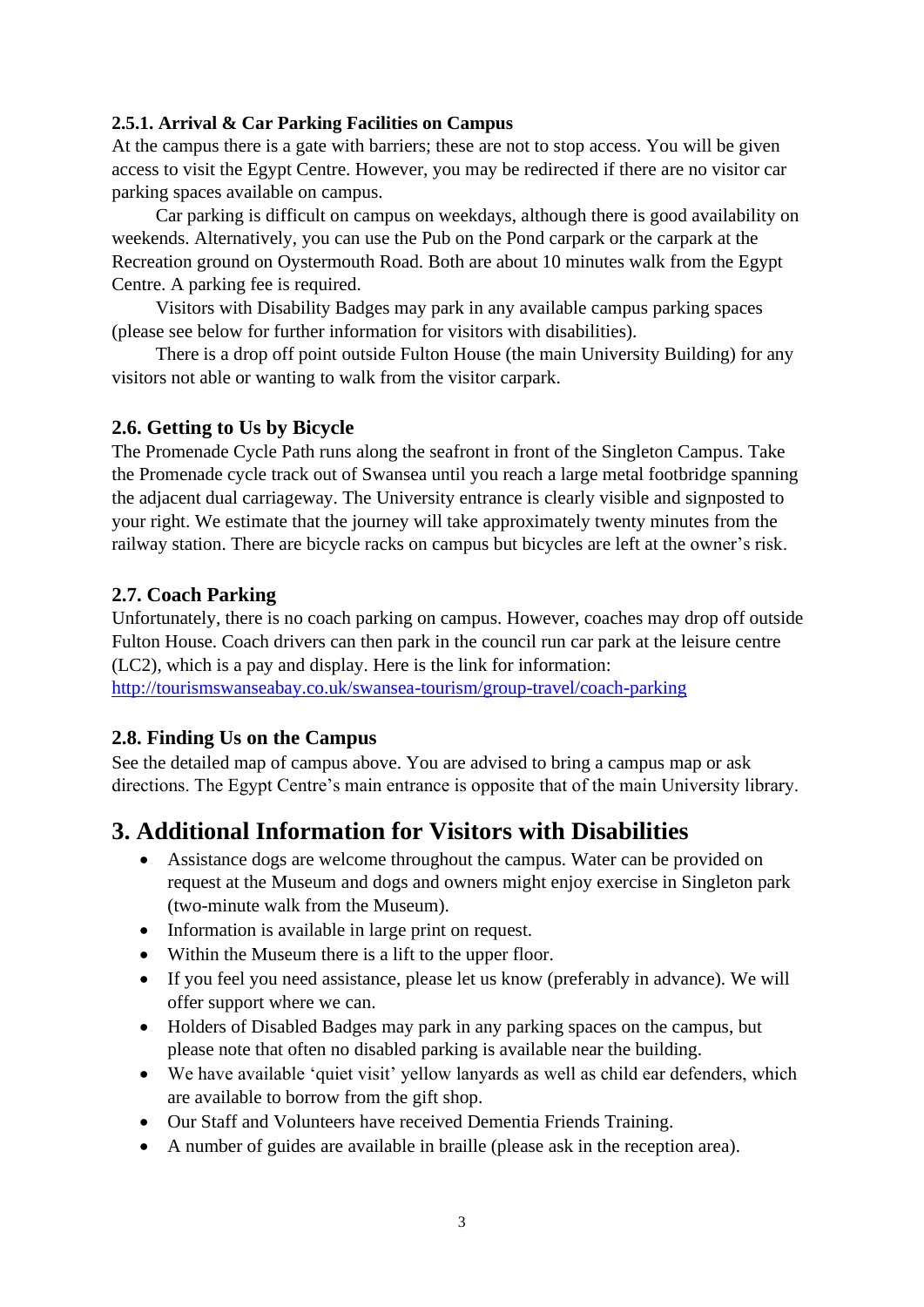# **4. Within the Egypt Centre: General Access Information**

A modern, purpose built, two story extension to the Taliesin Arts Centre contains the foyer, shop, office, and two galleries. Toilets and a café are usually available in the main Taliesin building.

- Signage and interpretation is available in English and Welsh and we have several staff and volunteers who are Welsh Speakers.
- Access to the ground floor exhibition gallery (House of Death) is by means of a short ramp or steps and automatic doors, or via the Taliesin Arts Centre and through double swing doors.
- Access to the first floor gallery (House of Life) is either via the Taliesin Arts Centre, or a lift from the ground floor. In both instances, there are sets of double swing doors. The lift has an emergency alarm. The sliding door to the lift (operated by a pushbutton) is 79cm wide, and the lift measures 139x111cm.
- The Taliesin Arts Centre can be accessed either via a ramp or steps.
- Flooring throughout the Museum is vinyl.
- Seating is provided in the galleries.
- Wheelchair access to both galleries and displays therein is available
- Lighting within the galleries is low to protect objects, with torches available.
- The environment is maintained by a zoned environmental system which aims to keep temperature below 23 degrees Celsius and relative humidity below 55%.
- A recorded Closed Circuit Television System (CCTV) operates throughout the building.
- We ask that visitors with children ensure that they are kept within sight and safe. We have an under five area for very young children.
- Photography is allowed but we ask visitors not to take photos of our young volunteers or other visiting groups.
- Noise levels vary, depending on how busy the museum is. Our quietest time is after 2.30pm on week days.
- Staff are there to help. We will do our best to anticipate your needs but if you feel you need further assistance please ask.
- Signage is available in English and Welsh.
- A selection of information sheets are available in languages other than English and Welsh
- Front of house staff all have customer care, diversity, and disability awareness training and are on hand to help our visitors. Many staff also have special needs themselves. Please ask if you have any special needs for which you need help.
- Front of house staff do not wear uniforms but can be identified by staff lanyards with badges.

### **4.1. Egypt Centre Main Entrance and Reception**

- The main entrance doors to the ground floor are automatic sliding doors (1.2m wide).
- Immediately on entering there is door matting, flush with floor beyond which is the vinyl Foyer/Reception area.
- There are no steps to negotiate on the ground floor.
- Entry to Museum is free of charge, unless you have booked a special activity.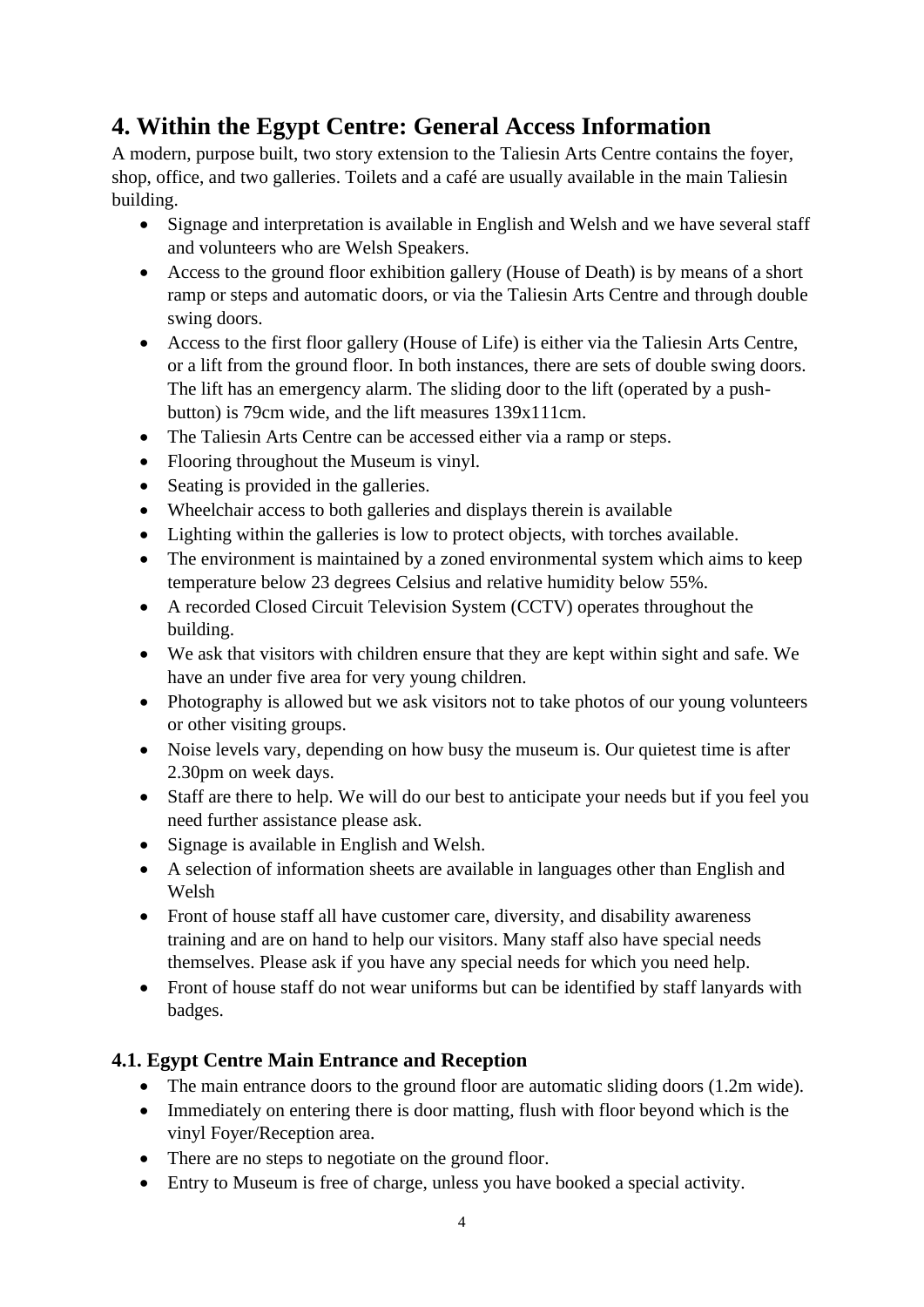- The reception area is well lit.
- The reception area is always staffed when the Museum is open to the public.
- Reception staff have disability and diversity training.

### **4.2. Gift Shop**

- We accept cash, cheques, credit & debit cards.
- The counter is 76cm high.

#### **4.3. Attractions within the Museum**

- A wide variety of ancient Egyptian artefacts are displayed, including jewellery, textiles, coffin fragments, pottery, and stonework.
- Artefacts are mainly exhibited in glass cabinets.
- Laminated printed guides are available in both galleries.
- Object labels are designed for the non-Egyptologists with a reading age of 12.
- We also have additional information next to cases for those who require more information. Some of this may require more specialist knowledge, but we hope some of it will interest you.
- Our front of house staff and volunteers are able to explain exhibits to those who might not otherwise be able to access information. They can be identified by badges.
- Family friendly displays and activities.
- Children's school holiday activities and family learning activities throughout the year.
- Hands-on activities for all ages and abilities.
- Guided tours and extra activities in the Museum available on advanced booking.

### **4.4. Access to Collections Not on Display**

- Approximately one third of the collection is on display with the rest held in our stores.
- Anyone may request to see objects in storage by appointment.
- We do not charge to see the collections not on display.
- We ask that visitors make an appointment to see any items not on display on a Monday as that is when we are closed to the public
- We will need to know which items you wish to see in advance as they will be brought out of the store and into the Museum for you. For this reason, numbers of items you can see during anyone visit may be restricted.
- Visitors will be supervised while viewing the objects.
- The Museum's catalogue is available via [http://www.egyptcentre.org.uk/.](http://www.egyptcentre.org.uk/)

### **4.5. Public Areas**

### **4.5.1. Toilets (WCs)**

- There is a male toilet (WC) on the first floor in the main Taliesin building.
- There is a female toilet (WC), on the first floor in the main Taliesin building. A small step stool is available for children.
- There is one gender neutral accessible toilet (WC) on the first floor in the main Taliesin building with baby changing facilities. Information on the disabled toilet: the